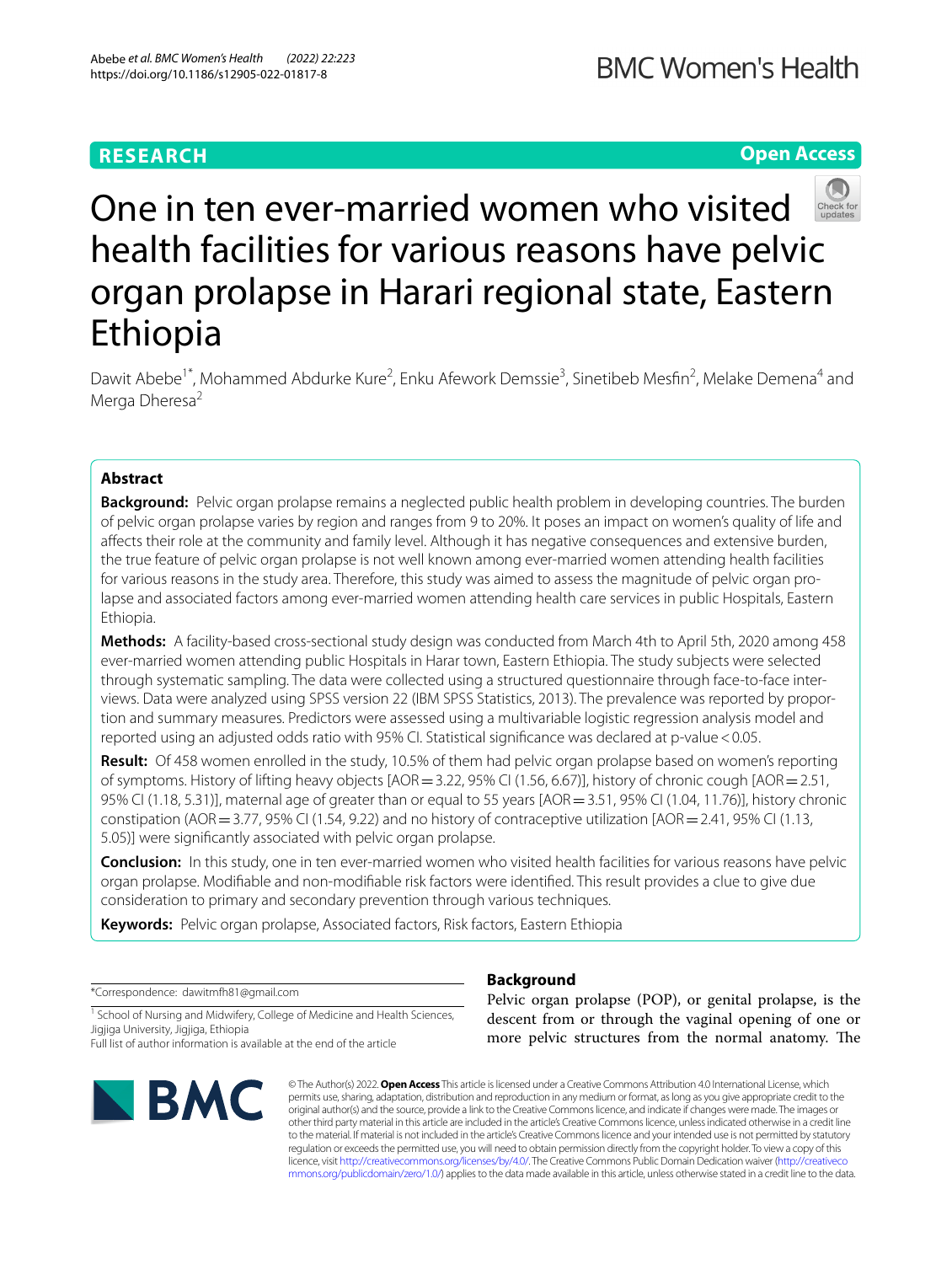pelvic structure includes the vagina, uterus, bladder, urethra, and rectum [[1,](#page-7-0) [2](#page-7-1)]. POP remains a public health challenge in the developing world [[3\]](#page-7-2). POP afects around 9% of women worldwide  $[4]$  $[4]$ . The prevalence of POP varies by region and methods of assessment. The prevalence ranges from 12 to 65% [\[5](#page-7-4), [6\]](#page-7-5). Multiparity [\[2](#page-7-1), [7](#page-7-6)], advanced maternal age  $[8]$  $[8]$ , prolonged labor  $[9, 10]$  $[9, 10]$  $[9, 10]$  $[9, 10]$ , lifting of heavy objects  $[6, 11]$  $[6, 11]$  $[6, 11]$  $[6, 11]$ , and obesity  $[12]$  are identified as risk factors for POP.

In developing countries like Ethiopia, the situation is far worse  $[13, 14]$  $[13, 14]$  $[13, 14]$  $[13, 14]$ , especially in a setting where a high fertility rate of more than 4.6 is reported [[15\]](#page-8-1). In addition, the trends with early marriage soon after followed by early childbearing that leads to many vaginal deliveries for her lifetime and home delivery contributed to more than 80% of the problem [[16\]](#page-8-2) and frequent heavy lifting related to the socio-economic role of women make the problem unbearable  $[12]$  $[12]$  $[12]$ . The lifetime risk of surgery for POP in the general female population is about 19–20% [[17,](#page-8-3) [18](#page-8-4)]. In addition, POP become one of the three major indications for hysterectomy, which account for about 23% [[19\]](#page-8-5). In Ethiopia, one in fve women sufers from pelvic floor disorder, of which 9.5% is attributed to POP [[20\]](#page-8-6). A recent study indicated a national estimated prevalence of pelvic organ prolapse in Ethiopia is 23.52% and about 15–40.7% of major gynecologic operations are due to POP [[21–](#page-8-7)[23](#page-8-8)].

Furthermore, POP has been afecting women's health and quality of life alarmingly [[24](#page-8-9)[–26](#page-8-10)]. In Africa, a large number of women with pelvic organ prolapse and obstetric fstula delayed in seeking medical treatment because of the fear of disclosing the problem due to social stigma [[27,](#page-8-11) [28](#page-8-12)], and more than 67.7% of women with advanced POP had symptoms of depression and mental dysfunction  $[29, 30]$  $[29, 30]$  $[29, 30]$  $[29, 30]$ . The Ethiopian government has yet to design and include POP as a maternal health indicator in the country's demographic and health survey, which will aid in the development of a separate plan to prevent and manage POP in the health sector.

Although rare studies have identifed with diferent study types, still there is a scarcity of locally generated evidence regarding the magnitude and risk factors of POP in Eastern Ethiopia. Therefore, this study aimed to assess the magnitude of POP and associated factors among ever-married women attending healthcare services in public hospitals in Eastern Ethiopia.

# **Methods**

#### **Study setting, period, and design**

A facility-based cross-sectional study was employed in two public hospitals (Hiwot Fana Specialized University hospital and Jugal regional hospital) found in Harar town, Eastern Ethiopia from March 4th to April 5th, 2020. Harar is a town in Harari regional state, which is located 526 km away from the capital city of Ethiopia, Addis Ababa. According to the 2007 census conducted by the Central Statistics Agency (CSA) in Ethiopia, the total population of the town is 183,415 were 92,316 males and 91,099 females. In the town, there are 47 health facilities (34 health posts, 8 health centers, 5 hospitals, and the Family guidance Association). Among the fve hospitals found in the town, only two of them are giving service as public hospitals. This study was conducted in two public hospitals, where different and multidimensional health care services are being provided to the patient [[31\]](#page-8-15).

# **Population, eligibility criteria, and sampling procedures**

All ever-married women attending healthcare services in public hospitals of Harari Regional State were considered as source population. Ever-married women who came for healthcare services at Family planning unit, Adult outpatient Department (OPD), Gynecologic OPD, and Expanded Program of Immunization (EPI) unit were considered for enrollment. Thus, eligible ever-married women attending healthcare services during the data collection period were studied. Women with the following preconditions (pregnant women, critically ill women, and women with mental problems) were excluded from the study. The sample size was calculated using EPI Info version 7 statistical software for the double population proportion formula by considering prolonged labor as an exposure variable [\[32](#page-8-16)] with the following assumptions. The proportion of outcomes among unexposed (had no history of prolonged labor) ( $P = 50.7\%$ ), the proportion of outcomes among exposed (had a history of prolonged labor) ( $P=64.7\%$ ), 95% confdence level, 80% power. Adding 10% contingency for non-response rate, fnally, 460 study participants were obtained.

Two public hospitals Jugal Regional Hospital (JRH) and Hiwot Fana Specialized University Hospital (HFSUH)) from Harari Region were selected as the study site. The monthly number of women attending health service in selected units at HFSUH was 400 and JRH was 354. After the monthly average flow number of study participants was identified the total sample size  $(n=460)$ was proportionally allocated to both hospitals. Accordingly, 216 samples were allocated to JRH and 244 were allocated to HFSUH. The study subjects were selected through systematic sampling techniques (i.e. kth value 400/244=1.6–2 for HFSUH and 354/216=1.6–2 for JRH) every 2nd woman was included in the sample. Finally, the data were collected from eligible participants.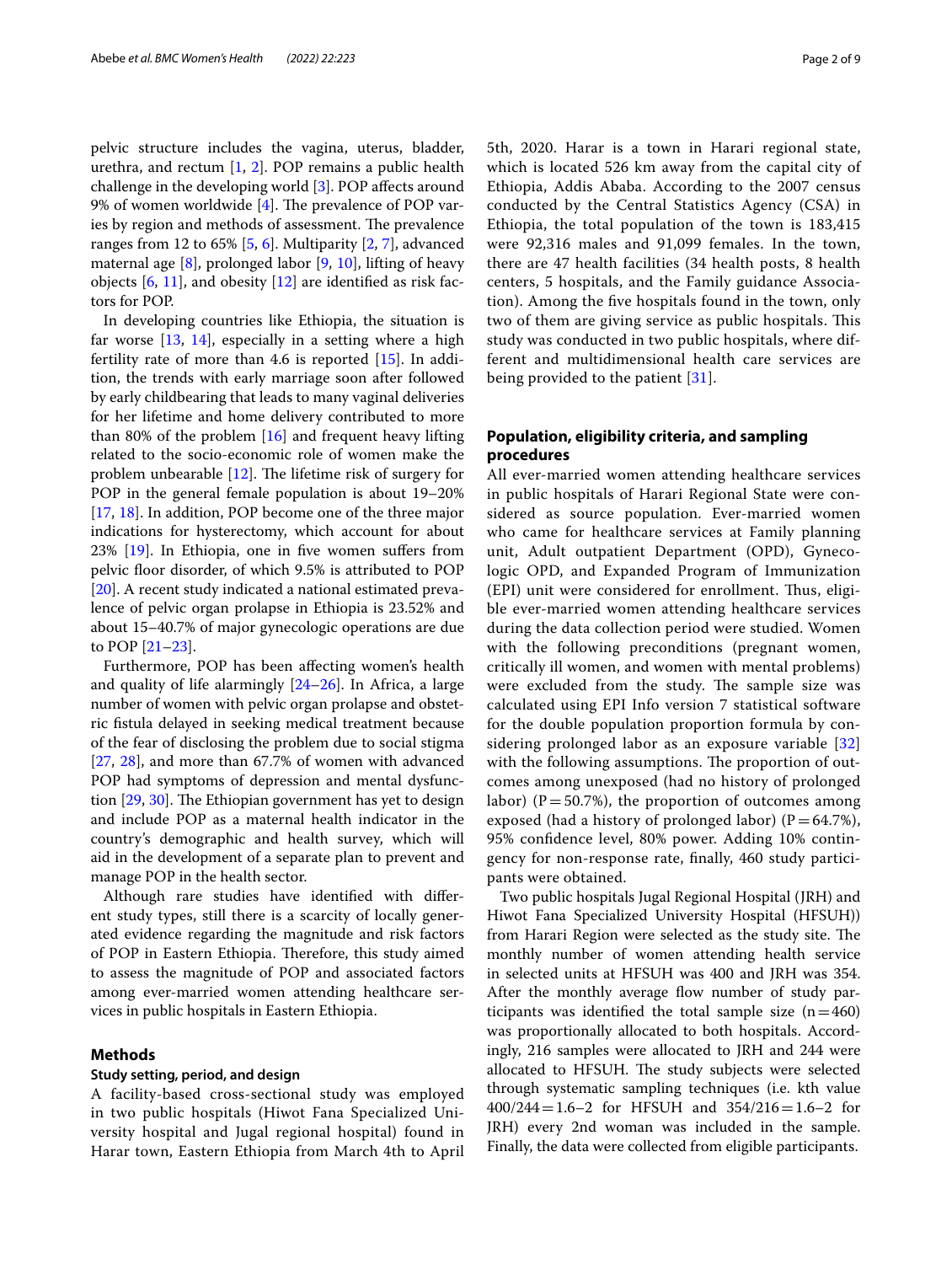#### **Data collection tools and procedures**

Data were collected using structured intervieweradministered questionnaires. First, the questionnaires were prepared in English language and translated into local languages (Afan Oromo and Amharic) by a bilingual expert. Then, they were translated back into the English version to check for consistency. These structured questionnaires have diferent parts: Sociodemographic characteristics, obstetric and gynecologic history, medical history, and Pelvic Organ Prolapse Simple Screening Inventory questionnaires. The questionnaires were extracted and adopted from diferent kinds of literature [[14](#page-8-0), [20](#page-8-6)]. Data were collected by six female Bachelor of Science nurse professionals who had previous data collection experiences. Two supervisors (BSc public health professionals) were selected to supervise the data collectors and data collection process. The data collectors interviewed the participants after they fully decided to enroll in the study. The interview was conducted in a separate area during the waiting time and exit time to assure privacy. Screening for privacy was assured.

#### **Study variables and measurement**

In this study, the dependent variable was POP. The explanatory variables were: Socio-demographic characteristics (age, religion, ethnicity, marital status, residence, educational status, and occupation). Obstetric and gynecologic history factors (Number of pregnancies (gravidity), history of abortion, number of childbirth (parity), mode of delivery at frst childbirth, ever had a vaginal delivery, place of delivery, prolonged labor, time since last birth, family history of POP). Reproductive historyrelated variables (age at frst marriage, history of using family planning, menopause). Medical history-related variables (history of chronic cough, chronic constipation, and maternal obesity).

#### **Measurements**

In this study, the outcome variable (POP) was assessed based on women's reports of symptoms related to genital prolapse. These symptoms were explored by asking, "Do you have a sensation that there is a bulge in your vagina or that something is falling out from your vagina?" [\[20](#page-8-6)], and by asking more questions using the other three Pelvic Organ Prolapse simple screening inventory (POP-SSI) [[14](#page-8-0)] questions such as ("Do you experience urinary incontinence with laughing, sneezing or coughing"?), ("Do you experience urinary urgency"?) and, ("Do you feel pain during defecation?") [[14,](#page-8-0) [33\]](#page-8-17). Accordingly, if the women responded **"**Yes**"** to the above questions, they were categorized as "have POP" and if their responses were "No", they were categorized as "have no POP".

### **Data quality control**

Before the actual data collection was performed, a pretest of the questionnaire was conducted on 23 samples  $(5\% \text{ of the total sample size})$ . The data collectors along with the supervisors were trained for two days regarding the purpose of the study, data collection procedures, and data handling techniques. Close supervision of the data collectors was made on daily basis. The collected data were checked by supervisors and the principal investigator for completeness, and consistency. Double data entry was done by two independent data clerks, and the consistency of the entered data was cross-checked. Simple frequencies were run to check any missing values and outliers and crosschecked with hard copies of the collected data before analysis.

#### **Data processing and analysis**

The collected data were coded, cleaned, and entered into Epi-data version 3.1, and exported to SPSS version 22 (IBM SPSS Statistics, 2013) for further analysis. Descriptive analysis was done using frequency tables, the proportion with 95% CI and summary measures. Bivariable logistic regression analysis was carried out to select candidate variables for multivariable analysis and those variables with a p-value less than 0.25 were considered for the fnal model of multivariable analysis based on the assumption of selection criteria  $[34]$  $[34]$ . The multivariable analysis was performed to identify the true efects of the selected predictor variables on POP. Multi-collinearity test was carried out to see the linear correlation among independent variables by using standard error. Standard error>2 was considered suggestive of the existence of multi-collinearity. Therefore, variables with standard  $error > 2$  were checked to be dropped. The model adequacy was checked using the Hosmer–Lemeshow goodness of ftness test and the result was found to be insignificant ( $p = 0.677$ ) which indicates the model was ftted. Finally, the strength of associations between the outcome variable and predictor variables was assessed using Adjusted Odds Ratio (AOR) with 95% Confdence Intervals (95% CI), and the signifcance of the association was declared at a p-value of less than 0.05.

## **Results**

# **Socio‑demographic characteristics of the study participants**

A total of 458 participants were enrolled in the study with a response rate of 99.5%. The mean age of the women was 36.3 years (SD  $= \pm 14.6$ ) ranging from 15 to 69 years. More than half, 257(56.1%) of the participants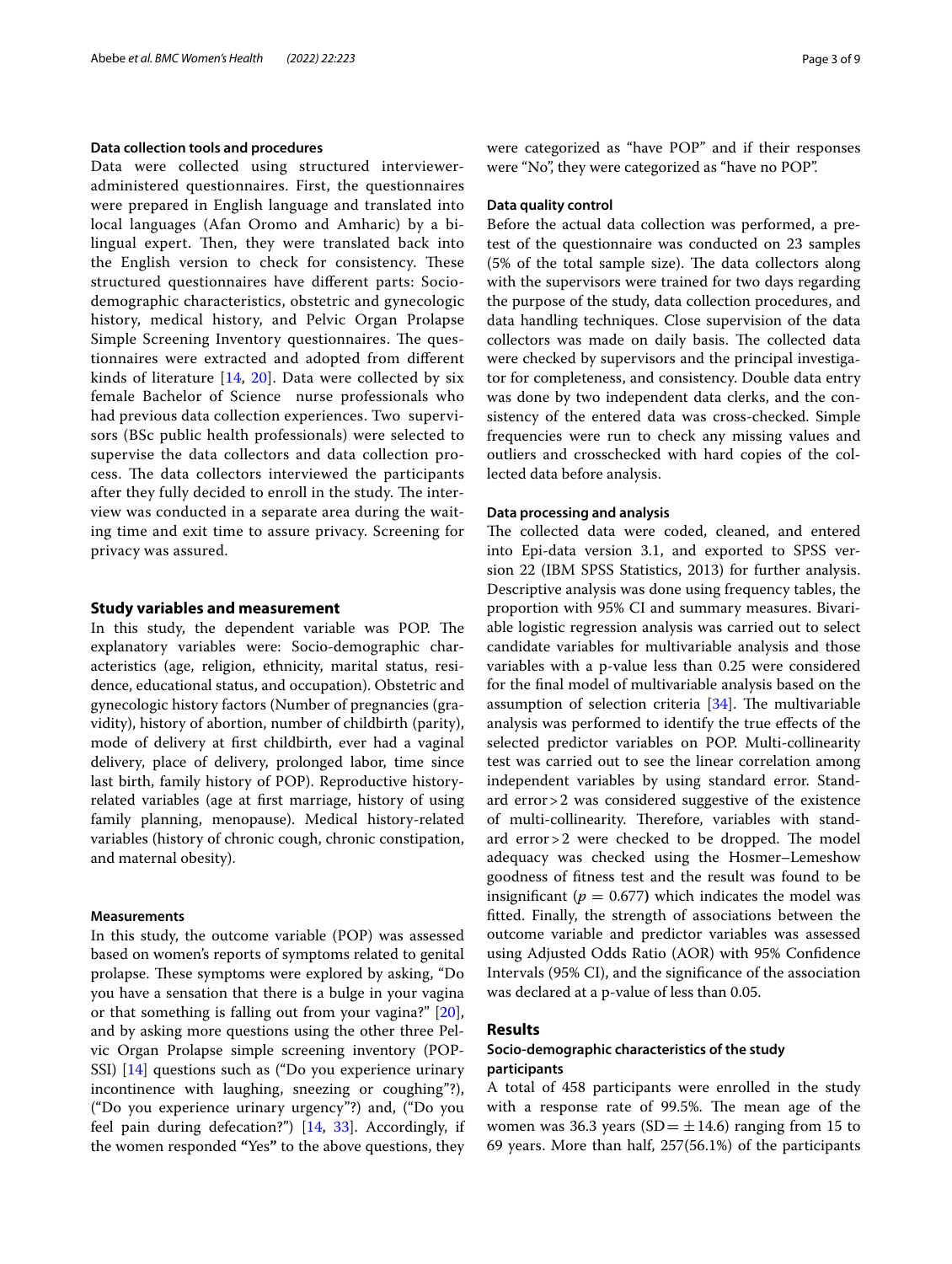were Muslim. Nearly one-fourth of the study participants (22.9%) were not attended formal education and one-fourth of the women, 117(25.5%) were government employees. The majority of women, 301(65.7%) were from urban settings (Table [1](#page-3-0)).

#### **Obstetric/gynecologic history‑related characteristics**

Among 458 ever-married women enrolled in the study, a vast majority, 375 (81.9%) had a history of previous pregnancy, and one-hundred-four (27.7%) of them had a history of abortion, and around 368(98.1%) women had a history of childbirth. More than half, 220 (59.8) of the participants were primiparous. Of 368 women who had a history of childbirth, a vast majority, 326 (88.6%) of them had vaginal delivery for the frst childbirth. Nearly half of the study participants (44.0%) had a history of home delivery, and around 88 (23.9%) of them had a history of prolonged labor (Table [2](#page-4-0)).

## **Reproductive health and medical history related characteristics**

Of 458 women enrolled in the study, around two-thirds (81.4%) of them were currently married, and more than half, 253 (55.2%) of the women frst married at the age of less than 18 years. About 74 (16.2%) of the participants had a history of marrying more than once. Concerning family planning services, more than one-fourth (26.6%) of the women had no history of family planning utilization. Of 458 participants enrolled in the study, around 72 (15.7%) of them had a history of chronic cough, and 40 (8.7%) of them had a history of chronic constipation (Table [3\)](#page-4-1).

## **Magnitude of pelvic organ prolapse**

Overall, the proportion of Pelvic Organ Prolapse was 48 (10.5%) [95% CI (7.6, 13.5)] based on the women's reporting of symptoms. Moreover, 48 (10.5%) of them reported that they had felt or seen a bulge in the vagina, 22 (4.8%)

<span id="page-3-0"></span>**Table 1** Socio-demographic characteristics of the women who attended healthcare services in public hospitals of Harari Regional State, Eastern Ethiopia, 2020 (n = 458)

| Characteristics           | <b>Categories</b>                           | Frequency (n) | Percentage (%) |
|---------------------------|---------------------------------------------|---------------|----------------|
| Age (years)               | $15 - 24$                                   | 94            | 20.5           |
|                           | $25 - 34$                                   | 130           | 28.4           |
|                           | $35 - 44$                                   | 87            | 19.0           |
|                           | $45 - 54$                                   | 51            | 11.1           |
|                           | $=$ > 55                                    | 96            | 21.0           |
| Ethnicity                 | Oromo                                       | 236           | 51.5           |
|                           | Harari                                      | 66            | 14.4           |
|                           | Amhara                                      | 80            | 17.5           |
|                           | Tigre                                       | 47            | 10.3           |
|                           | Other*                                      | 29            | 6.3            |
| Religion                  | Muslim                                      | 257           | 56.1           |
|                           | Orthodox                                    | 152           | 33.2           |
|                           | Protestant                                  | 32            | 7.0            |
|                           | Other**                                     | 17            | 3.7            |
| <b>Educational status</b> | No formal education                         | 105           | 22.9           |
|                           | Can read and write without formal education | 85            | 18.6           |
|                           | Primary (1-8)                               | 69            | 15.1           |
|                           | Secondary (9-12)                            | 101           | 22.1           |
|                           | Collage and above                           | 98            | 21.4           |
| Occupation                | House wife                                  | 108           | 23.6           |
|                           | Government employee                         | 117           | 25.5           |
|                           | NGO employee                                | 27            | 5.9            |
|                           | Farmer                                      | 78            | 17.0           |
|                           | Self-employee                               | 84            | 18.3           |
|                           | Other***                                    | 44            | 9.6            |
| Residence                 | Rural                                       | 157           | 34.3           |
|                           | Urban                                       | 301           | 65.7           |

Key: **\*=**Gurage, Woliyita, Somali; **\*\***=Catholic, Wakefata, Adventist; \*\*\*=Student, daily labror; NGO=Non-governmental Organizations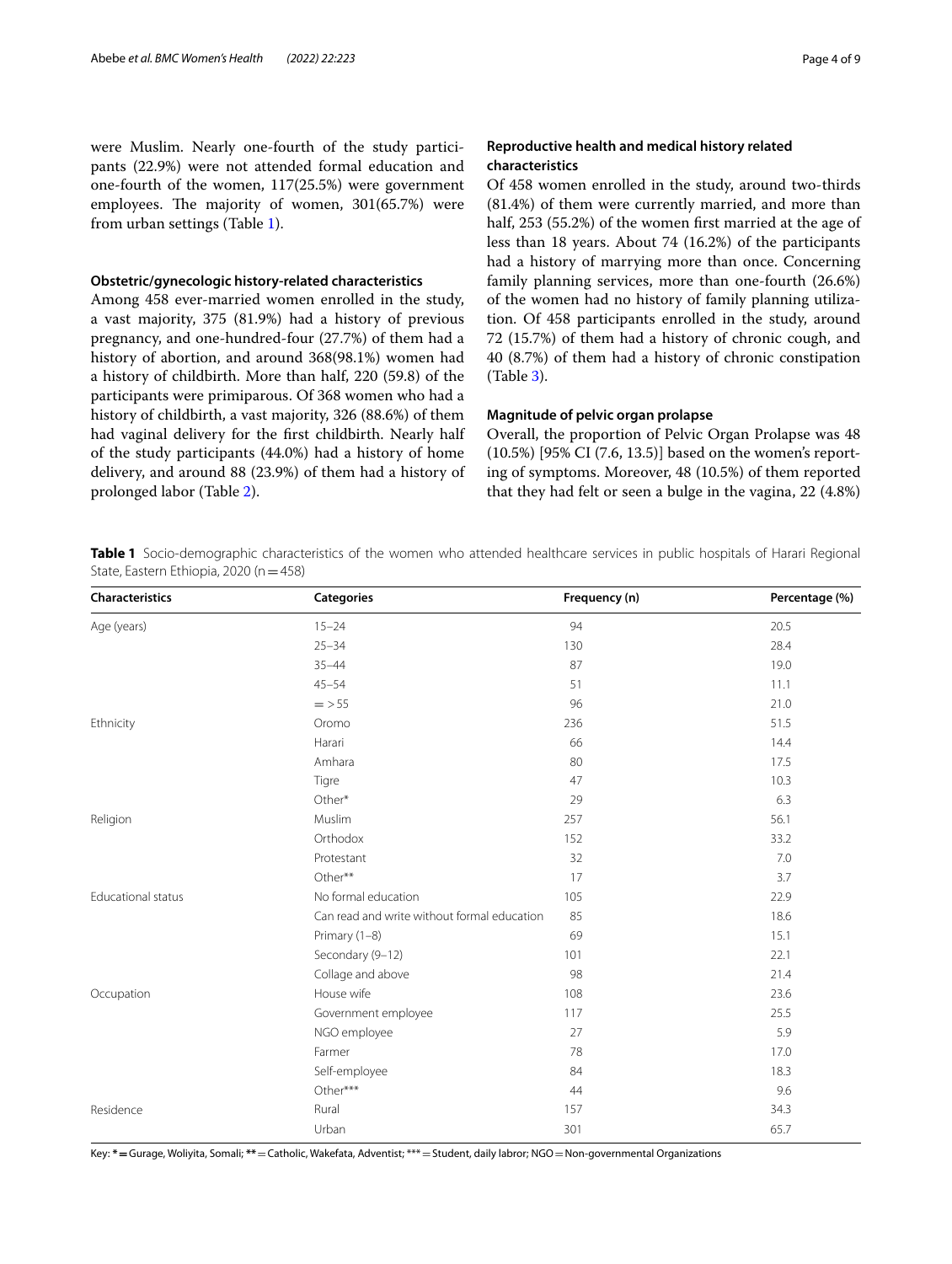| <b>Characteristics</b>                                | <b>Categories</b>      | Frequency (n)  | Percentage (%) |
|-------------------------------------------------------|------------------------|----------------|----------------|
| Ever got pregnant ( $n = 458$ )                       | Yes                    | 375            | 81.9           |
|                                                       | <b>No</b>              | 83             | 18.1           |
| Number of pregnancy (gravidity) ( $n = 375$ )         |                        | 225            | 60             |
|                                                       | $2 - 4$                | 56             | 14.9           |
|                                                       | > 5                    | 94             | 25.1           |
| Ever had history of abortion ( $n = 375$ )            | Yes                    | 104            | 27.7           |
|                                                       | <b>No</b>              | 271            | 72.3           |
| Ever had child birth $(n = 375)$                      | Yes                    | 368            | 98.1           |
|                                                       | <b>No</b>              | $\overline{7}$ | 1.9            |
| Number of child birth (parity) ( $n = 368$ )          | Primiparous            | 220            | 59.8           |
|                                                       | Multiparous            | 148            | 40.2           |
| Mode of delivery at first child birth ( $n = 368$ )   | Vaginal delivery       | 326            | 88.6           |
|                                                       | Caesarean delivery     | 42             | 11.4           |
| Ever had vaginal birth ( $n = 368$ )                  | Yes                    | 343            | 93.2           |
|                                                       | <b>No</b>              | 25             | 6.8            |
| Ever had caesarean delivery ( $n = 368$ )             | Yes                    | 89             | 24.2           |
|                                                       | <b>No</b>              | 279            | 75.8           |
| Place of delivery ( $n = 368$ )                       | Institutional delivery | 206            | 56.0           |
|                                                       | Home delivery          | 162            | 44.0           |
| History of prolonged labor ( $\geq$ 24 h) (n = 368)   | Yes                    | 88             | 23.9           |
|                                                       | No                     | 280            | 76.1           |
| Time since last birth ( $n = 368$ )                   | 6-12 months            | 109            | 29.6           |
|                                                       | $>$ = 12 months        | 259            | 70.4           |
| Family history of pelvic organ prolapse ( $n = 458$ ) | Yes                    | 40             | 8.7            |
|                                                       | No                     | 418            | 91.3           |

<span id="page-4-0"></span>**Table 2** Obstetric and gynecologic history related characteristics of women attending healthcare services in public hospitals of Harari Regional State, Eastern Ethiopia, 2020

<span id="page-4-1"></span>**Table 3** Reproductive health and medical history related characteristics of the women attending healthcare services in public hospitals of Harari Regional State, Eastern Ethiopia, 2020

| Characteristics                                      | <b>Categories</b> | Frequency (n) | Percent (%) |
|------------------------------------------------------|-------------------|---------------|-------------|
| Marital status ( $n = 458$ )                         | Currently married | 373           | 81.4        |
|                                                      | Divorced/widowed  | 85            | 18.6        |
| Age at first marriage ( $n = 458$ )                  | < 18              | 253           | 55.2        |
|                                                      | >18               | 205           | 44.8        |
| Had history of marriage more than once $(n = 458)$   | Yes               | 74            | 16.2        |
|                                                      | No                | 384           | 83.8        |
| History of family planning utilization ( $n = 458$ ) | Yes               | 336           | 73.4        |
|                                                      | No                | 122           | 26.6        |
| Menopausal age $(n = 458)$                           | Yes               | 112           | 24.5        |
|                                                      | No                | 346           | 75.5        |
| Had history of chronic cough ( $n = 458$ )           | Yes               | 72            | 15.7        |
|                                                      | No                | 386           | 84.3        |
| Had history of chronic constipation ( $n = 458$ )    | Yes               | 40            | 8.7         |
|                                                      | No                | 418           | 91.3        |
| Had history of heavy lifting ( $n = 458$ )           | Yes               | 74            | 16.2        |
|                                                      | No                | 384           | 83.8        |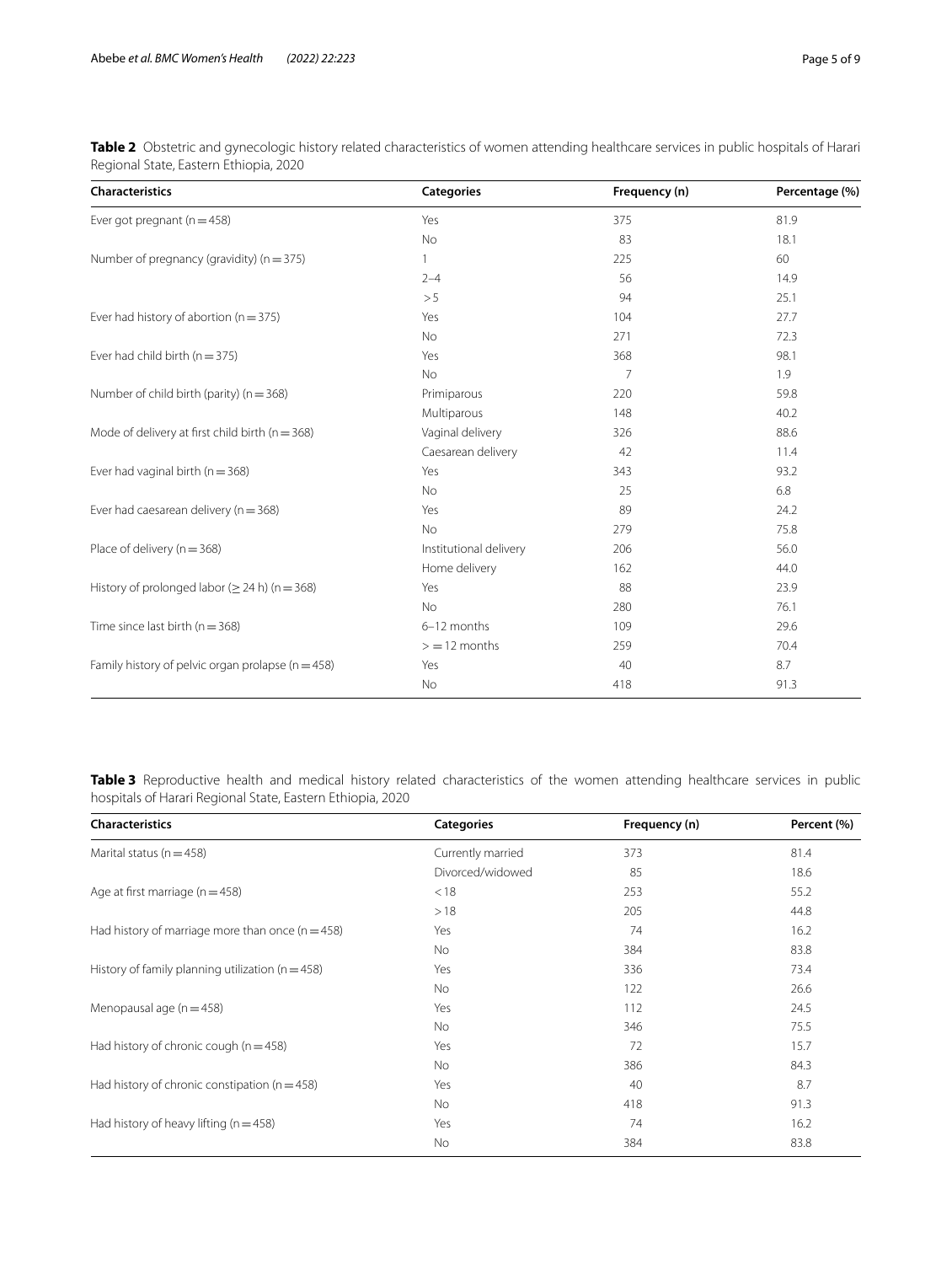had urinary incontinence with laughing, sneezing, or coughing, 26 (5.7%) had urinary urgency and 21 (4.6%) had pain during defecation.

#### **Factors associated with pelvic organ prolapse**

In the fnal model of multivariable analysis, variables such as women's age  $\geq$  55, lifting heavy objects, history of contraceptive utilization, history of chronic cough, and chronic constipation remained statistically signifcantly associated with POP. Accordingly, the likelihood of POP was 3.5 times higher among women aged greater or equal to 55yeas compared to women whose age was 25 to 34yeas[AOR=3.51, 95% CI (1.04, 11.76)]. Women who had a history of lifting heavy objects were 3.2 times more likely to encounter POP compared to women who had no history of lifting heavy objects [AOR=3.22, 95% CI (1.56, 6.67)]. Likewise, the odds of having POP was 2.4 times higher in women who had no history of contraceptive utilization compared to their counterpart (contraceptive users) [AOR=2.40, 95% CI (1.13, 5.31)]. In addition, the likelihood of encountering POP was 2.5 times higher in women who had a history of chronic cough compared to their counterparts  $[AOR=2.51, 95%$ CI (1.18, 5.31)]. Similarly, the odds of POP were nearly four times higher among women reporting a history of

chronic constipation than those who had no chronic constipation [AOR=3.77, 1.54, 9.22)] (Table [4](#page-5-0)).

#### **Discussion**

In this study, the overall magnitude of POP was 10.5%. In other words, one in ten ever-married women who visited health facilities for various reasons has pelvic organ prolapse in Harari regional state, Eastern Ethiopia. This current proportion of POP is nearly comparable to previous research reports from Eastern Ethiopia (9.5%) [[20\]](#page-8-6), Benchi Maji Zone of Southern Ethiopia (13.3%) [[31\]](#page-8-15), Ghana (12.1%) [\[35\]](#page-8-19), Tanzania (14.4%) [\[36](#page-8-20)], China (9.10%) [\[37](#page-8-21)], and North Carolina (12.6%) [[18](#page-8-4)]. However, the proportion of Pelvic Organ Prolapse reported in this study was higher compared to previous studies done in diferent parts of the world like 6.3% in Gondar, Northwest Ethiopia  $[32]$ , 3.6% in France  $[38]$  $[38]$ , and 5.4% in Nigeria  $[39]$  $[39]$  $[39]$ , and 1.4% in Sokoto  $[9]$  $[9]$ . The possible justifcation for this discrepancy might be due to the sociodemographic characteristics of the study populations. In Eastern Ethiopia, women are more engaged in heavy workloads such as carrying Khat and other cash crops to the market because of the socio-economic and cultural characteristics of the Eastern part of the country. Moreover, health service accessibility and exposure to information regarding healthcare services might be lower in the

| <b>Characteristics</b>                  | <b>Categories</b> | <b>POP</b> |            | COR (95% CI)      | AOR (95% CI)         |
|-----------------------------------------|-------------------|------------|------------|-------------------|----------------------|
|                                         |                   | Yes (%)    | No (%)     |                   |                      |
| Age (years)                             | $15 - 24$         | 8(8.5)     | 86 (91.5)  | 1.64(0.57, 4.68)  | 1.41(0.43, 4.61)     |
|                                         | $25 - 34$         | 7(5.4)     | 123 (94.6) |                   |                      |
|                                         | 35-44             | 12(13.8)   | 75 (86.2)  | 2.81 (1.06, 7.46) | 3.16 (0.94, 10.69)   |
|                                         | 45-54             | 7(13.7)    | 44 (86.3)  | 2.80 (0.93, 8.42) | $2.91$ (1.05, 8.23)* |
|                                         | $>= 55$           | 14(14.6)   | 82 (85.4)  | 3.01 (1.16, 7.75) | 3.51 (1.04. 11.76)*  |
| Residence                               | Urban             | 24(8.0)    | 277 (92.0) |                   |                      |
|                                         | Rural             | 24(15.3)   | 133 (84.7) | 2.08(1.14, 3.80)  | 1.91(0.97, 3.74)     |
| History of lifting heavy objects        | Yes               | 18 (24.3)  | 56 (75.7)  | 3.81 (1.98, 7.26) | 3.22 (1.56, 6.67)*** |
|                                         | <b>No</b>         | 30(7.8)    | 354 (92.2) | 1                 |                      |
| Family history of Pelvic Organ Prolapse | Yes               | 8(20.0)    | 32 (80.0)  | 2.36 (1.02, 5.48) | 2.14(0.85, 5.40)     |
|                                         | <b>No</b>         | 40(9.6)    | 378 (90.4) |                   |                      |
| History of contraceptive utilization    | Yes               | 29(8.6)    | 307 (91.4) | 1                 |                      |
|                                         | No                | 19 (15.6)  | 103 (84.4) | 1.95 (1.05, 3.63) | 2.40 (1.13, 5.05)*** |
| History of chronic cough                | Yes               | 15 (20.8)  | 57 (77.2)  | 2.82 (1.44, 5.51) | 2.51 (1.18, 5.31)*** |
|                                         | <b>No</b>         | 33(8.5)    | 353 (91.5) |                   |                      |
| History of chronic constipation         | Yes               | 10(25.0)   | 30(75)     | 3.33 (1.51, 7.34) | 3.77 (1.54, 9.22)**  |
|                                         | <b>No</b>         | 38(9.1)    | 380 (90.9) |                   | 1                    |
| Menopausal age                          | Yes               | 14(12.5)   | 98 (87.5)  | 1.31 (0.68, 2.54) | 0.60(0.23, 1.58)     |
|                                         | No                | 34(9.8)    | 312 (90.2) | 1                 |                      |

<span id="page-5-0"></span>**Table 4** Multivariable logistic regression analysis of factors associated with POP among ever-married women attended healthcare services in public hospitals of Harari Regional State, Eastern Ethiopia, 2020

Key: 1=Reference category \*= p-value < 0.05, \*\*= p-value < 0.001, \*\*\*= p-value < 0.001, COR = crude odds ratio, 495 AOR = adjusted odds ratio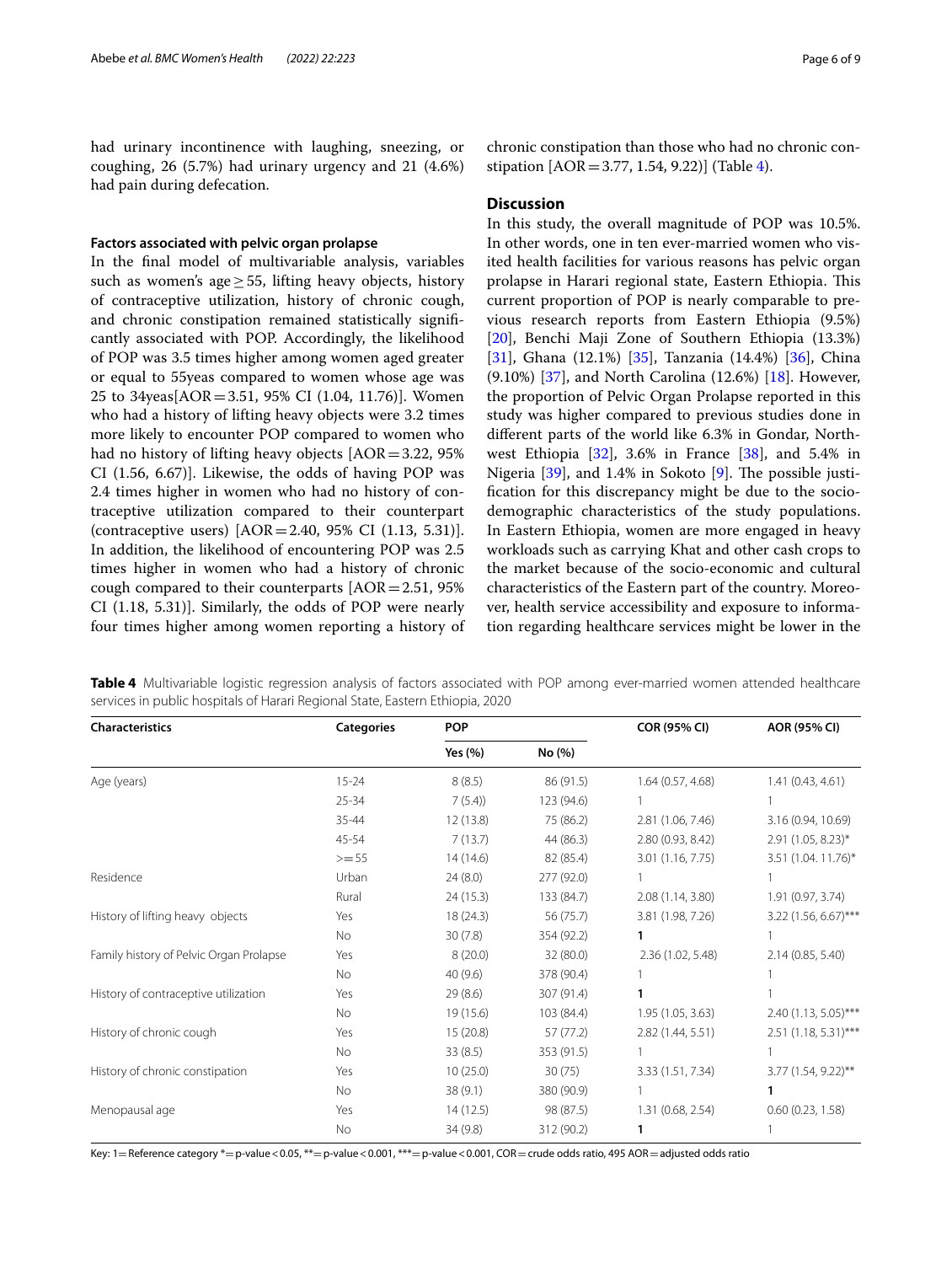former study population because the majority of current study participants were from marginalized rural women of Eastern Ethiopia.

In contrast, the result of this study is encouraging as the current prevalence of POP is comparatively lower than the previous studies reports in Ethiopia (46.7%) [\[40](#page-8-24)], Arab United Emirates(29.6%) [\[41](#page-8-25)], South Africa(57%) [[26\]](#page-8-10), and Tanzania  $(64.4\%)$  [[6\]](#page-7-5). The possible justification for these diferences can be explained by the time gap between study periods, geographical setting of the study population, and diference in the sample size of the study. Furthermore, the discrepancy in estimates could be due to the tool used to classify women with POP. Homebased questionnaire interviews were used in the Dabat district of Ethiopia and Tanzania, and the women were then invited to the local health clinic for a pelvic examination. Another possible explanation might be because currently the government is increasing the number of health extension workers in the rural community and introducing a community health insurance program, which is motivating communities toward health services utilization, and the women accessed the healthcare before the problem is getting worse.

In the fnal model of multivariable analysis, the odds of POP were more than three times higher among women aged 55 and above compared to women aged 25 to 34 yeas. This is comparable with the finding of a previous study conducted in Baherdar, Ethiopia [\[42](#page-8-26)], Uganda [[43\]](#page-8-27), and Nepal [\[44](#page-8-28)]. The justification for this is because the risks of Pelvic Organ Prolapse increase with advanced maternal age and, this is because as women age getting advance, the pelvic floor muscles become weak to support pelvic organs, which may lead to uterovaginal prolapse. However, this result is inconsistent with study conducted in Bench Maji Zone in which age group 31–40 years and 41–50 years were also risk for pelvic organ prolapse  $[31]$  $[31]$ . This inconsistence might because of socio-economic factors of the study participant such as nutritional status.

In this study, lifting heavy objectives was found to be an independent predictor of POP. Women who had a history of lifting heavy objects were 3.2 times more likely to encounter pelvic organ prolapse than those with no history of lifting heavy loads. This is supported by studies done in Dabat district [[32\]](#page-8-16) and Bahir-dar [[42\]](#page-8-26), Ethiopia. It is also consistent with previous studies' reports from Tanzania [\[6](#page-7-5)], Australia [[36](#page-8-20)], and Addis Ababa, Ethiopia [\[14](#page-8-0)]. The possible explanation for this might be due to the fact that lifting heavy object may increase intra-abdominal pressure and causes damage to the pelvic floor muscles. This can weaken the muscles responsible for supporting the pelvic organs because of pressure efect from hanging down  $[45]$  $[45]$  $[45]$ . In addition, pelvic floor muscles that support the pelvic organs become stretched, damaged or weakened, causing the organs they support to drop downward.

In addition, a history of chronic cough was another factor independently associated with POP. The odds of POP was 2.5 times higher in women with a history of chronic cough compared to their counterpart. This result is in line with studies conducted in Jimma Ethiopia [[22\]](#page-8-30), Nigeria [[10](#page-7-9)], United Arab Emirates [[41](#page-8-25)], and China  $[37]$  $[37]$ . The possible explanation could be justified by women who have chronic cough are at risk of genital prolapse because of a long-term efect of chronic cough that increases intra-abdominal pressure. Likewise, having a history of chronic constipation is also independently associated with POP. The odds of pelvic organ prolapse were nearly four times higher among women reporting a history of chronic constipation than those who had no chronic constipation. This finding is also supported by studies conducted by Forner et al., Australia [\[36](#page-8-20)], Akmel et al., Ethiopia [[22\]](#page-8-30), Elege et al., Nigeria [[10\]](#page-7-9), and Li et al., China  $[37]$  $[37]$ . This is because chronic straining with bowel movements due to constipation can increase the risk of uterovaginal prolapse.

Furthermore, in this study, women who had no history of contraceptive utilization were more likely to encounter Pelvic Organ Prolapse compared to those who utilized the services. The possible justification for this might be because using contraception can reduce short birth intervals and multiple childbirth, which may increase the risks of POP.

Furthermore, although we did not report in the fnal model of multivariable analysis, multiparity and prolonged labor were factors independently associated with POP in bivariable analysis. These are also reported in a multivariable analysis of previous literature conducted elsewhere  $[9, 40, 46]$  $[9, 40, 46]$  $[9, 40, 46]$  $[9, 40, 46]$  $[9, 40, 46]$  $[9, 40, 46]$  $[9, 40, 46]$ . This might be because labor by itself can cause damage to the pelvic floor muscle, especially during the second stage of labor when the fetal head places the pelvic floor muscles under considerable stretch and when it is prolonged, the damage is the extent [[45\]](#page-8-29). Similarly, with multiple vaginal deliveries, the muscles and ligaments around the uterus can be weakened, so that they can no longer support the weight of the uterus.

#### **Strengths and limitations**

Using validated data collection tools is the strength of this study. Limitations: Since the cross-sectional survey, the real causal association could have not been determined. The study was conducted only among women who visited public hospitals; women who attended private health facilities were not enrolled. Also, women who had undergone previous POP surgery were part of the study. Since we have not done pelvic examinations, the classifcation of types of pelvic organ prolapse was ascertained.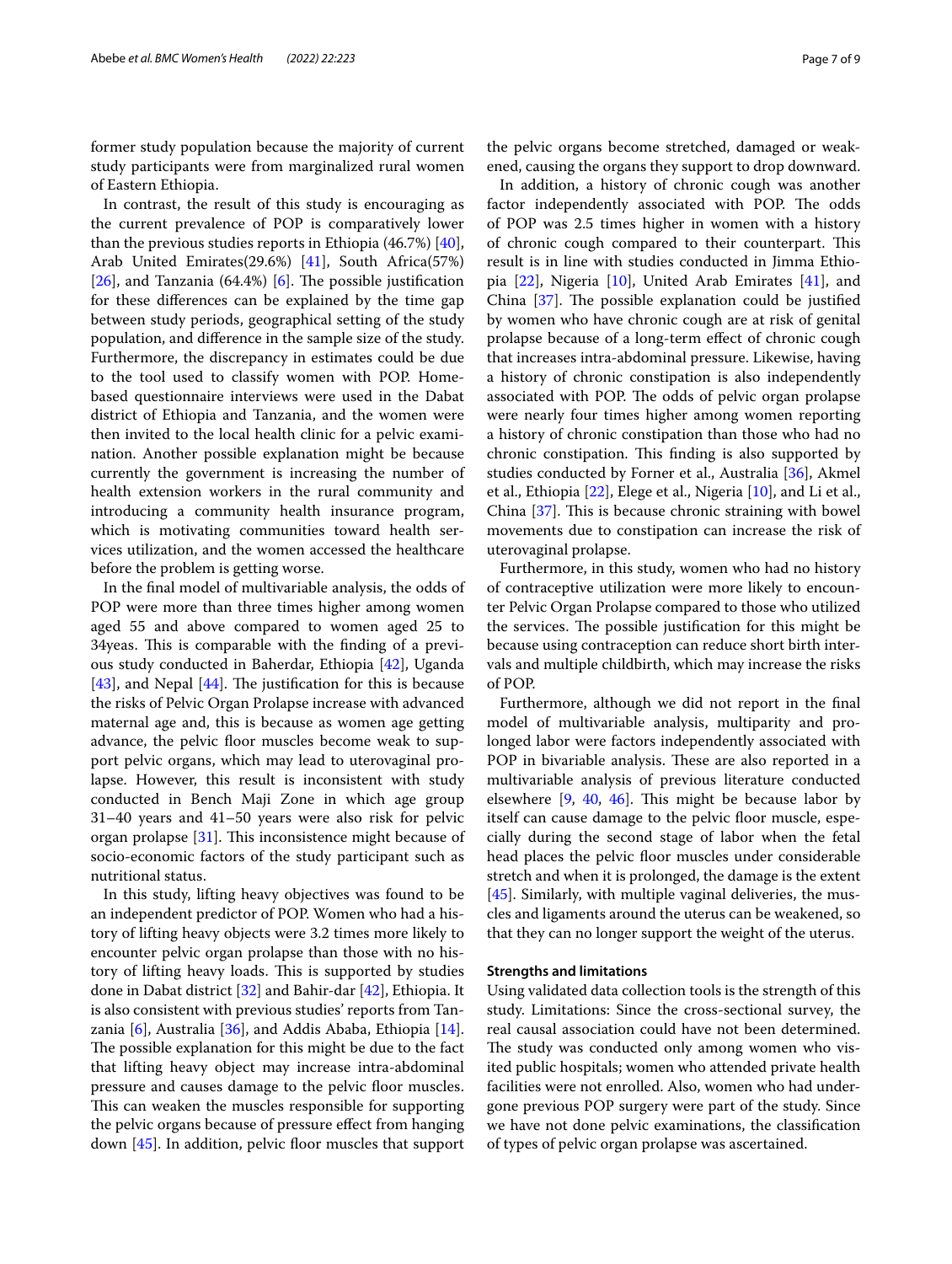## **Conclusion**

The study revealed that one in ten ever-married women who visited health facilities for various reasons have pelvic organ prolapse in Harari regional state, Eastern Ethiopia. This finding shows how a staggering number of women sufer from pelvic organ prolapse. Women's age greater than and equal to 55 years, history of lifting heavy objects, and having a history of chronic cough and chronic constipation were independent predictors of POP. Therefore, efforts are needed to emphasize the prevention and treatment of chronic medical conditions like chronic cough and chronic constipation. Healthcare providers should give due attention to women exposed to heavy workloads especially those of advanced age. Further studies with pelvic examination using POP-Q staging to know the true efects of contributing factors to POP are also needed.

#### **Abbreviations**

ACOG: American College of Obstetricians and Gynecologists; CSA: Central Statistics Agency; POP: Pelvic Organ Prolapse; HFSUH: Hiwot Fana Specialized University Hospital; ICS: International Continence Society; POP-Q: Pelvic organ prolapse-quantifcation; POPSSI: Pelvic organ prolapse simple screening inventory; SPSS: Statistical Package for Social Science; WHO: World Health Organization.

#### **Acknowledgements**

The author would like to thank Haramaya University and Jigjiga University, CHMS for giving the chance and support to perform this research thesis. I would like to thank my friends for their encouragement, insightful comments, and hard questions.

#### **Author contributions**

DA, the corresponding author, worked on designing the study, trained, and supervised the data collectors, checked the completeness of collected data, entered, analyzed, and interpreted the result, and prepared the manuscript. The co-authors namely MA, EA, SM, MD, and MD played their role in reanalyzing and writing the fnal draft of the results. Moreover, the co-authors wrote the manuscript. All authors read and approved the fnal manuscript.

#### **Funding**

This study was funded by Jigjiga University. The funding organizations had no role in the study design, data collection, data analysis, and writing up of the manuscript.

#### **Availability of data and materials**

The data set generated or analyzed during the current study are not publicly available due to the privacy of the participants and institution restriction but are available from the corresponding author upon reasonable request.

#### **Declarations**

#### **Ethics approval and consent to participate**

Ethical clearance was obtained from the Institutional Health Research Ethical Review Committee (IHRERC) of the College of Health and Medical Sciences, Haramaya University. Permission letters obtained from the school of graduate studies were submitted to Hiwot Fana Specialized University hospital and Jugal Regional Hospital. Before the data collection informed, voluntary, written, and signed consent was obtained from each respondent and participant's parent/legally authorized representative of minor participants. The information sheet was offered and the study title, objective, procedure, risk, and beneft were clearly explained to the participants. They were informed well that they have full right to refuse to participate and/or withdraw from the study at

any time, anonymity was maintained by using the identifed number instead of the patient's names. They were also informed that there would be no harm or direct beneft from participating in this study. Finally, the respondent's confdentiality was maintained and assured. Besides, all data extracted were kept confdential and not used for any other purpose than the stated objective and all methods were carried out per ethical guidelines. Finally, women with pelvic organ prolapse were advised to seek additional assessment and treatment at the gynecology ward.

#### **Consent for publication**

Non-applicable.

# **Competing interests**

There is no competing interests.

#### **Author details**

<sup>1</sup> School of Nursing and Midwifery, College of Medicine and Health Sciences, Jigjiga University, Jigjiga, Ethiopia. <sup>2</sup>School of Nursing and Midwifery, College of Health and Medical Sciences, Haramaya University, Harar, Ethiopia. <sup>3</sup> Department of Public Health, Adama General Hospital and Medical College, Adama, Ethiopia. 4 School of Public Health, College of Health and Medical Sciences, Haramaya University, Harar, Ethiopia.

#### Received: 9 December 2021 Accepted: 3 June 2022 Published online: 11 June 2022

#### **References**

- <span id="page-7-0"></span>1. Ugianskiene A, Davila GW, Su TH, Urogynecology F, Committee PF. FIGO review of statements on use of synthetic mesh for pelvic organ prolapse and stress urinary incontinence. Int J Gynecol Obstet. 2019;147(2):147–55.
- <span id="page-7-1"></span>2. Obstetricians ACo, Gynecologists. Pelvic organ prolapse: ACOG practice bulletin, number 214. Obstet Gynecol. 2019;34(5):e126–42.
- <span id="page-7-2"></span>Rortveit G, Brown JS, Thom DH, Van Den Eeden SK, Creasman JM, Subak LL. Symptomatic pelvic organ prolapse: prevalence and risk factors in a population-based, racially diverse cohort. Obstet Gynecol. 2007;109(6):1396–403.
- <span id="page-7-3"></span>4. Vos T, Flaxman AD, Naghavi M, Lozano R, Michaud C, Ezzati M, Shibuya K, Salomon JA, Abdalla S, et al. Years lived with disability (YLDs) for 1160 sequelae of 289 diseases and injuries 1990–2010: a systematic analysis for the Global Burden of Disease Study 2010. Lancet. 2012;380(9859):2163–96.
- <span id="page-7-4"></span>Walker GJ, Gunasekera P. Pelvic organ prolapse and incontinence in developing countries: review of prevalence and risk factors. Int Urogynecol J. 2011;22(2):127–35.
- <span id="page-7-5"></span>6. Masenga GG, Shayo BC, Rasch V. Prevalence and risk factors for pelvic organ prolapse in Kilimanjaro, Tanzania: a population-based study in Tanzanian rural community. PLoS ONE. 2018;13(4): e0195910.
- <span id="page-7-6"></span>7. Gyhagen M, Bullarbo M, Nielsen T, Milsom I. Prevalence and risk factors for pelvic organ prolapse 20 years after childbirth: a national cohort study in singleton primiparae after vaginal or caesarean delivery. BJOG Int J Obstet Gynaecol. 2013;120(2):152–60.
- <span id="page-7-7"></span>8. Schwarzman P, Sheiner E, Paz D, Sergienko R, Walfsch A. 360: pelvic organ prolapse: the role of obstetrical history. Am J Obstet Gynecol. 2019;220(1):S249–50.
- <span id="page-7-8"></span>9. Yakubu A, Panti AA, Ladan AA, Burodo AT, Hassan MA, Nasir S. Pelvic organ prolapse managed at Usmanu Danfodiyo University Teaching Hospital, Sokoto: a 10-year review. Sahel Med J. 2017;20(1):26.
- <span id="page-7-9"></span>10. Eleje G, Udegbunam O, Ofojebe C, Adichie C. Determinants and management outcomes of pelvic organ prolapse in a low resource setting. Ann Med Health Sci Res. 2014;4(5):796–801.
- <span id="page-7-10"></span>11. Thapa S, Angdembe M, Chauhan D, Joshi R. Determinants of pelvic organ prolapse among the women of the western part of Nepal: a case-control study. J Obstet Gynaecol Res. 2014;40(2):515–20.
- <span id="page-7-11"></span>12. Bodner-Adler B, Shrivastava C, Bodner K. Risk factors for uterine prolapse in Nepal. Int Urogynecol J. 2007;18(11):1343–6.
- <span id="page-7-12"></span>13. Gunasekera P, Sazaki J, Walker G. Pelvic organ prolapse: don't forget developing countries. Lancet. 2007;369(9575):1789–90.